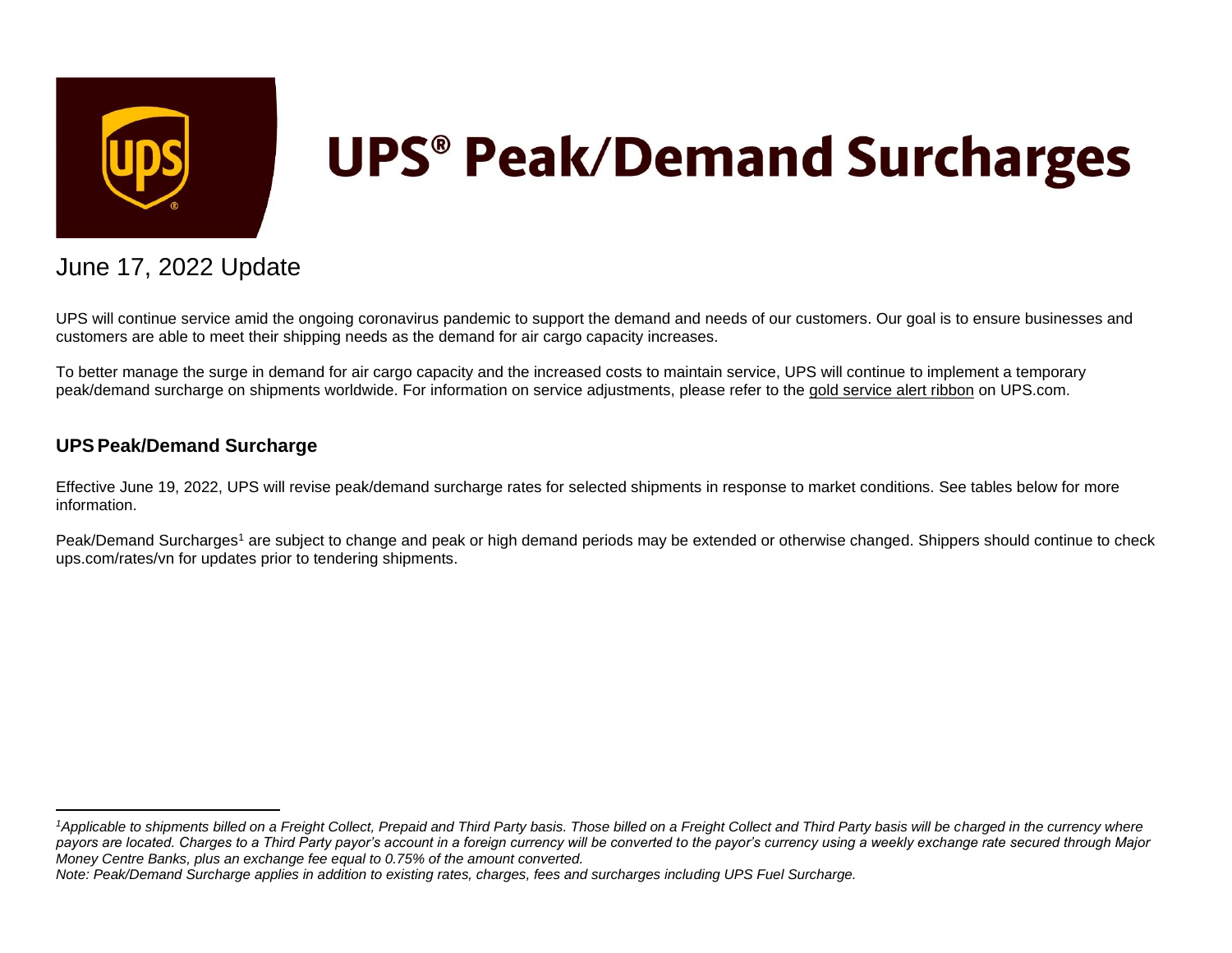#### **A. Peak/Demand Surcharge – Applied to shipments from Asia Pacific to global destinations excluding those listed in Section B**

The peak/demand surcharge under this section will apply to shipments from Asia Pacific to specified destinations for the service levels and peak or high demand periods set forth below. This peak/demand surcharge will be applied as a rate per kilogram based upon the billable weight of the shipment, at increments of 0.5kg.

Peak/Demand Surcharge per Kilogram from **May 1, 2022 onwards**

| <b>Destination</b> | Europe Region <sup>1</sup> and India                 |                                                       | U.S., Americas <sup>2</sup> Region and All other destinations excluding<br>Asia Pacific destinations listed in Sections B (i) and (ii) |                                                       |  |
|--------------------|------------------------------------------------------|-------------------------------------------------------|----------------------------------------------------------------------------------------------------------------------------------------|-------------------------------------------------------|--|
| Origin             | <b>UPS Worldwide Express®3/</b><br><b>Expedited®</b> | <b>UPS Worldwide Express</b><br>Freight <sup>®4</sup> | <b>UPS Worldwide Express®3/</b><br><b>Expedited®</b>                                                                                   | <b>UPS Worldwide Express</b><br>Freight <sup>®4</sup> |  |
| China Mainland     | RMB 12.30                                            | RMB 18.90                                             | RMB 21.10                                                                                                                              | RMB 31.00                                             |  |
| Hong Kong SAR      | <b>HKD 13.70</b>                                     | <b>HKD 21.70</b>                                      | <b>HKD 23.70</b>                                                                                                                       | HKD 35.30                                             |  |
| Macau SAR          | <b>HKD 13.70</b>                                     | <b>HKD 21.70</b>                                      | <b>HKD 23.70</b>                                                                                                                       | <b>HKD 35.30</b>                                      |  |
| Japan              | <b>JPY 152</b>                                       | <b>JPY 256</b>                                        | <b>JPY 147</b>                                                                                                                         | <b>JPY 307</b>                                        |  |
| Korea              | KRW 1,700                                            | KRW 2,900                                             | <b>KRW 1,700</b>                                                                                                                       | <b>KRW 3,500</b>                                      |  |
| Taiwan             | <b>TWD 44</b>                                        | <b>TWD 76</b>                                         | <b>TWD 45</b>                                                                                                                          | <b>TWD 91</b>                                         |  |
| Singapore          | SGD 2.00                                             | SGD 3.40                                              | SGD 2.00                                                                                                                               | SGD 4.10                                              |  |
| Malaysia           | MYR 6.20                                             | MYR 10.40                                             | MYR 6.20                                                                                                                               | MYR 12.50                                             |  |
| Thailand           | <b>THB 44</b>                                        | <b>THB 75</b>                                         | <b>THB 44</b>                                                                                                                          | <b>THB 90</b>                                         |  |
| Indonesia          | IDR 21,460                                           | IDR 36,260                                            | IDR 21,460                                                                                                                             | IDR 43,660                                            |  |
| Vietnam            | VND 34,100                                           | VND 57,600                                            | VND 34,100                                                                                                                             | VND 69,300                                            |  |
| Philippines        | <b>USD 1.45</b>                                      | <b>USD 2.45</b>                                       | <b>USD 1.45</b>                                                                                                                        | <b>USD 2.95</b>                                       |  |
| Australia          | <b>AUD 1.80</b><br><b>AUD 3.60</b>                   |                                                       | AUD 2.10                                                                                                                               | AUD 4.40                                              |  |

*<sup>1</sup>Europe region includes all the countries listed on UPS.com [here,](https://www.ups.com/hk/en/global.page?) except Azerbaijan, Turkmenistan, Kyrgyzstan, Kazakhstan.*

<sup>2</sup>*Americas region includes Canada, Mexico, Puerto Rico.*

<sup>3</sup>*UPS Worldwide Express® also includes UPS Worldwide Express Plus® and UPS Worldwide Express Saver®.*

<sup>4</sup>*UPS Worldwide Express Freight® also includes UPS Worldwide Express Freight® Midday.*

*Note: Peak/Demand Surcharge applies in addition to existing rates, charges, fees and surcharges including UPS Fuel Surcharge.*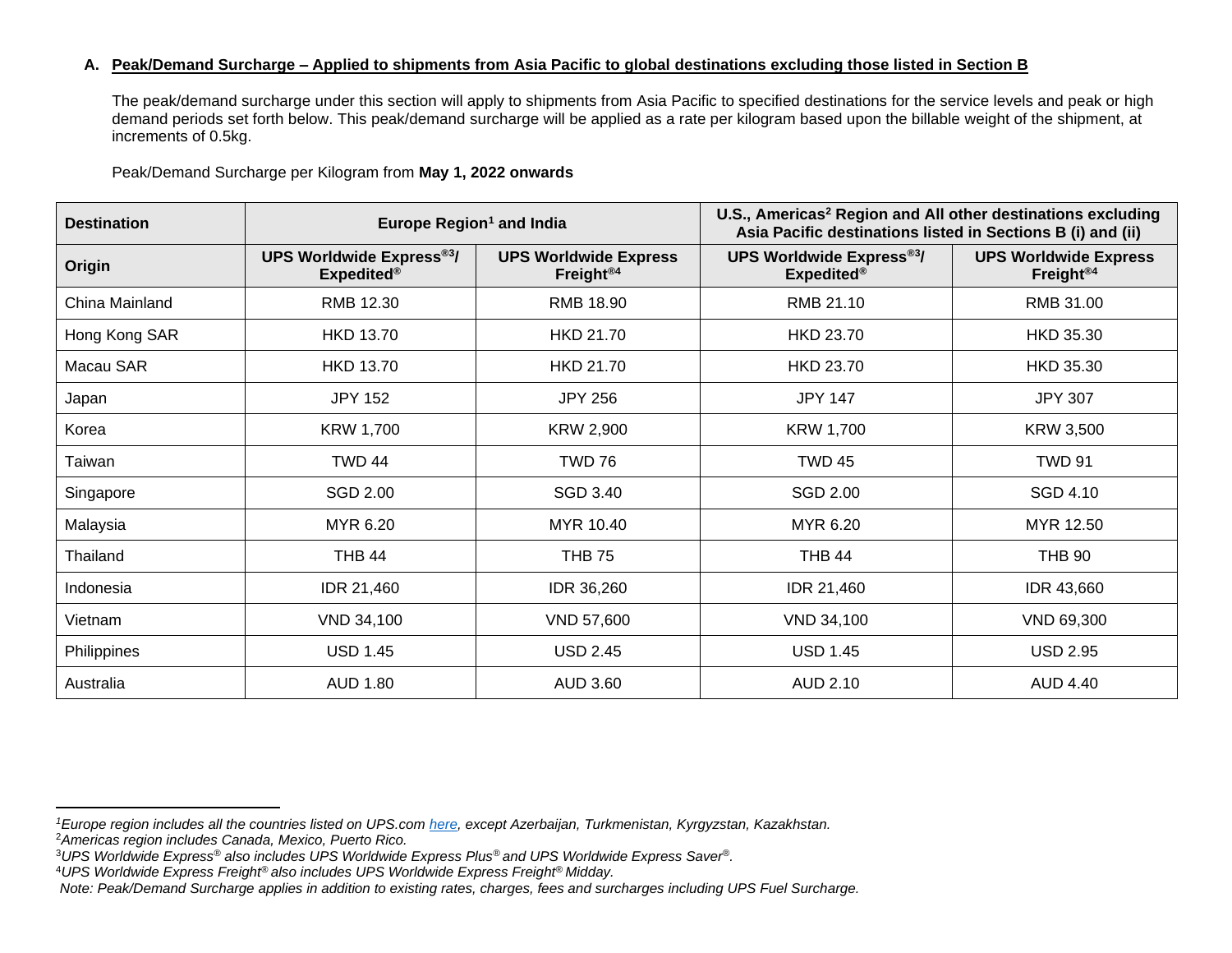#### **B. Peak/Demand Surcharge – Applied to shipments with Asia Pacific origins and destinations listed below**

The peak/demand surcharge under this section will apply to any shipment between specified origins and destinations in Asia Pacific for the service levels set forth below. This peak/demand surcharge will be applied as a rate per kilogram based upon the billable weight of the shipment, at increments of 0.5kg.

|                    | (i) Asia Pacific <sup>1</sup> destinations           |                                                       | (ii) Australia & New Zealand <sup>2</sup>            |                                                       |  |
|--------------------|------------------------------------------------------|-------------------------------------------------------|------------------------------------------------------|-------------------------------------------------------|--|
| <b>Destination</b> | excluding Australia & New Zealand                    |                                                       |                                                      |                                                       |  |
| Origin             | <b>UPS Worldwide Express®3/</b><br><b>Expedited®</b> | <b>UPS Worldwide Express</b><br>Freight <sup>®4</sup> | <b>UPS Worldwide Express®3/</b><br><b>Expedited®</b> | <b>UPS Worldwide Express</b><br>Freight <sup>®4</sup> |  |
| China Mainland     | RMB 4.40                                             | RMB 14.40                                             | RMB 25.20                                            | RMB 30.60                                             |  |
| Hong Kong SAR      | <b>HKD 4.80</b>                                      | <b>HKD 15.80</b>                                      | <b>HKD 27.50</b>                                     | <b>HKD 33.40</b>                                      |  |
| Macau SAR          | <b>HKD 4.80</b>                                      | <b>HKD 15.80</b>                                      | <b>HKD 17.70</b>                                     | <b>HKD 29.50</b>                                      |  |
| Japan              | JPY 60                                               | JPY 210                                               | <b>JPY 282</b>                                       | JPY 443                                               |  |
| Korea              | <b>KRW 800</b>                                       | <b>KRW 2400</b>                                       | KRW 3,300                                            | KRW 5,100                                             |  |
| Taiwan             | <b>TWD 19</b>                                        | <b>TWD 62</b>                                         | <b>TWD 85</b>                                        | <b>TWD 131</b>                                        |  |
| Singapore          | <b>SGD 0.80</b>                                      | SGD 2.80                                              | <b>SGD 4.80</b>                                      | SGD 5.90                                              |  |
| Malaysia           | MYR 2.60                                             | MYR 8.50                                              | MYR 11.70                                            | MYR 18.10                                             |  |
| Thailand           | <b>THB 18</b>                                        | <b>THB 61</b>                                         | <b>THB 84</b>                                        | <b>THB 130</b>                                        |  |
| Indonesia          | <b>IDR 8,880</b>                                     | IDR 29,600                                            | <b>IDR 40,700</b>                                    | IDR 62,900                                            |  |
| Vietnam            | <b>VND 14,100</b>                                    | VND 47,000                                            | VND 64,600                                           | <b>VND 99,900</b>                                     |  |
| Philippines        | <b>USD 0.60</b>                                      | <b>USD 2.00</b>                                       | <b>USD 2.75</b>                                      | <b>USD 4.25</b>                                       |  |

Peak/Demand Surcharge per Kilogram from **May 1, 2022 onwards**

Note that the above peak/demand surcharge rates apply to **export Prepaid** shipments only.

For Freight Collect or import shipments to Asia Pacific<sup>1</sup> destinations (excluding Australia), UPS will apply the peak/demand surcharge rate of the destination. For example, for a China-to-Singapore Freight Collect shipment via UPS Worldwide Express, UPS will apply the peak/demand surcharge rate of SGD 0.80 per kg under Section B(i), unless stated otherwise.

*<sup>1</sup>Asia Pacific region includes China Mainland, Hong Kong SAR, Indonesia, New Zealand, Japan, Korea, Macau SAR, Malaysia, Philippines, Singapore, Taiwan, Thailand, Vietnam. <sup>2</sup>Peak surcharge for shipments originating from New Zealand to destinations within Asia Pacific, where the payor is in a Asia Pacific country, will be charged based on destination. rate in Section B (i). Peak surcharge is not applicable for Freight Collect shipments from Asia Pacific<sup>1</sup> origins to New Zealand.*

*<sup>3</sup>UPS Worldwide Express® also includes UPS Worldwide Express Plus® and UPS Worldwide Express Saver®.*

*<sup>4</sup>UPS Worldwide Express Freight® also includes UPS Worldwide Express Freight® Midday.*

*Note: Peak Surcharge applies in addition to existing rates, charges, fees and surcharges including UPS Fuel Surcharge.*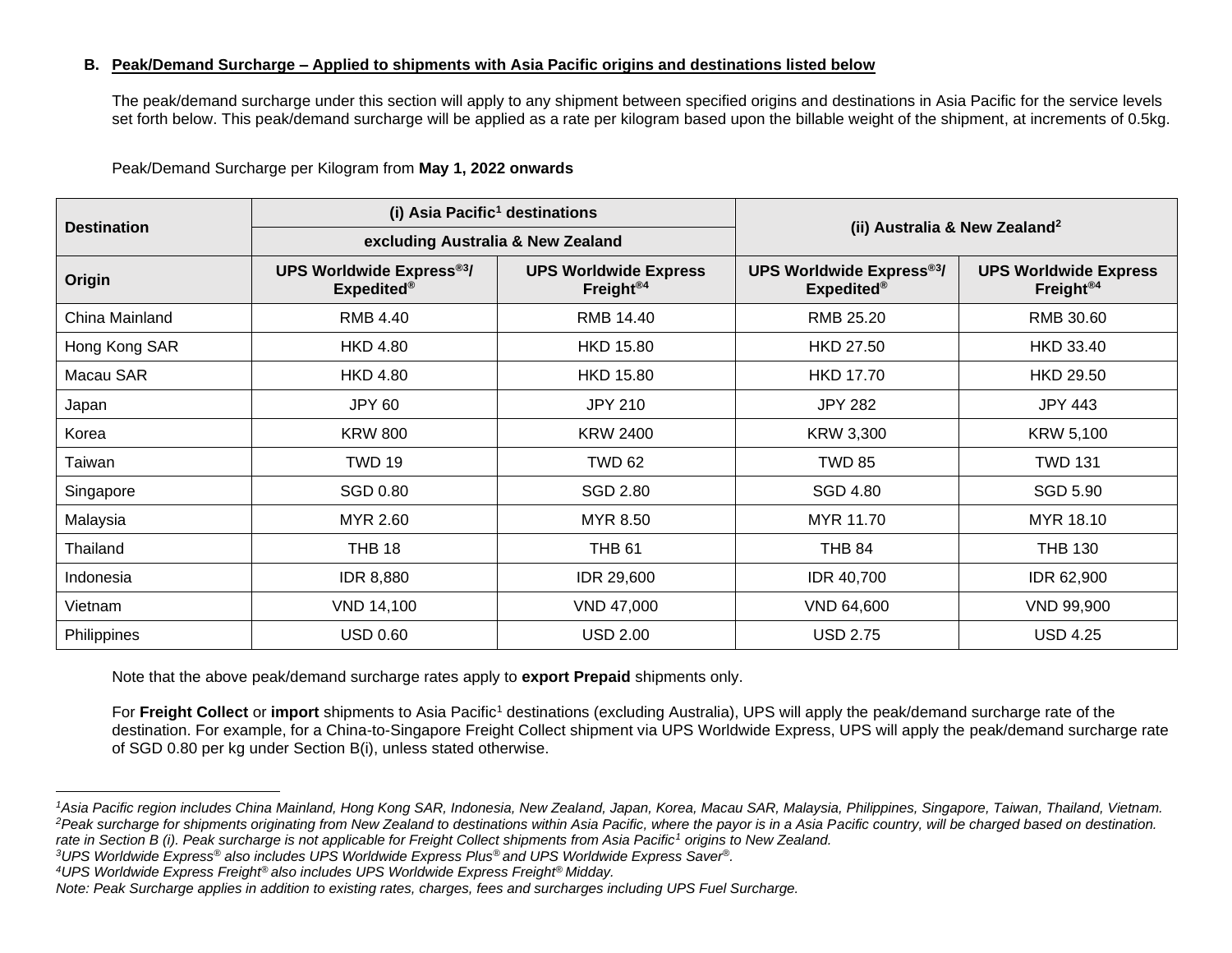If you are a payor in Australia, please refer to the table below for the applicable peak/demand surcharge rates.

#### **Peak/Demand Surcharge – Rates applicable to Payors based in Australia**

Peak/Demand Surcharge per Kilogram from **May 1, 2022 to June 18, 2022**

| <b>Origin</b>                                                                                                         | <b>Destination</b>                                                        | <b>UPS Worldwide</b><br>Express® <sup>1</sup> /Expedited® | <b>UPS Worldwide Express</b><br>Freight <sup>®2</sup> |  |
|-----------------------------------------------------------------------------------------------------------------------|---------------------------------------------------------------------------|-----------------------------------------------------------|-------------------------------------------------------|--|
|                                                                                                                       | Asia Pacific <sup>3</sup> excluding Australia & New Zealand               | AUD 0.90                                                  | AUD 3.00                                              |  |
| Australia (Export Prepaid)                                                                                            | New Zealand <sup>4</sup>                                                  | AUD 1.90                                                  | <b>AUD 4.10</b>                                       |  |
|                                                                                                                       | All other destinations excluding those listed in<br>Sections (i) and (ii) | Refer to Section A                                        |                                                       |  |
| China Mainland, Hong Kong SAR & Singapore                                                                             |                                                                           | AUD 5.20                                                  | AUD 6.30                                              |  |
| Asia Pacific <sup>3</sup> excluding China Mainland, Hong Kong<br>SAR, Singapore, Australia & New Zealand <sup>4</sup> | Australia (Freight Collect) / New Zealand                                 | AUD 3.80                                                  | <b>AUD 5.80</b>                                       |  |
| U.S., Americas <sup>5</sup> Region                                                                                    | (Freight Collect)                                                         | AUD 2.40                                                  | AUD 4.90                                              |  |
| Europe Region <sup>6</sup>                                                                                            |                                                                           | AUD 3.00                                                  | AUD 3.00                                              |  |
| India                                                                                                                 |                                                                           | AUD 1.50                                                  | AUD 1.50                                              |  |
| Other origins not listed in Sections A & B                                                                            |                                                                           | AUD 0.20                                                  | AUD 0.50                                              |  |

*<sup>5</sup>Americas region includes Canada, Mexico, Puerto Rico.*

*<sup>1</sup>UPS Worldwide Express® also includes UPS Worldwide Express Plus® and UPS Worldwide Express Saver®.*

*<sup>2</sup>UPS Worldwide Express Freight® also includes UPS Worldwide Express Freight® Midday.*

*<sup>3</sup>Asia Pacific region includes Australia, China Mainland, Hong Kong SAR, Indonesia, New Zealand, Japan, Korea, Macau SAR, Malaysia, Philippines, Singapore, Taiwan, Thailand, Vietnam.*

*<sup>4</sup>Peak/Demand surcharge for shipments originating from New Zealand to destinations within Asia Pacific, where the payor is in a Asia Pacific country, will be charged based on destination rate in Section B (i). Peak/Demand surcharge is not applicable to Freight Collect shipments to New Zealand destination.*

*<sup>6</sup>Europe region includes all the countries listed on UPS.com [here,](https://www.ups.com/hk/en/global.page?) except Azerbaijan, Turkmenistan, Kyrgyzstan, Kazakhstan.*

*Note: Peak/Demand Surcharge applies in addition to existing rates, charges, fees and surcharges including UPS Fuel Surcharge.*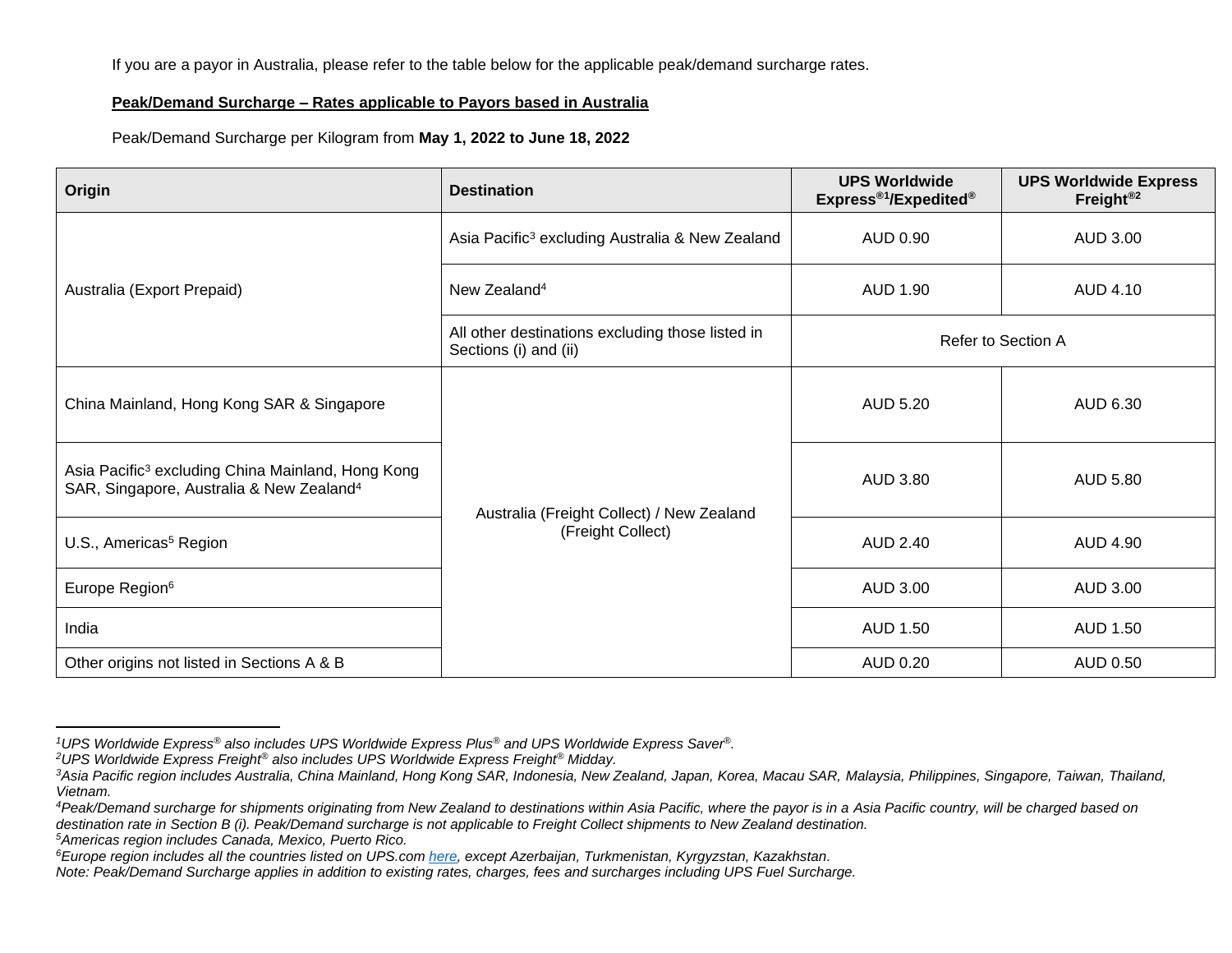| Origin                                                                                                                | <b>Destination</b>                                                        | <b>UPS Worldwide</b><br>Express® <sup>1</sup> /Expedited® | <b>UPS Worldwide Express</b><br>Freight <sup>®2</sup> |  |
|-----------------------------------------------------------------------------------------------------------------------|---------------------------------------------------------------------------|-----------------------------------------------------------|-------------------------------------------------------|--|
|                                                                                                                       | Asia Pacific <sup>3</sup> excluding Australia & New Zealand               | AUD 0.90                                                  | AUD 3.00                                              |  |
| Australia (Export Prepaid)                                                                                            | New Zealand <sup>4</sup>                                                  | AUD 1.90                                                  | AUD 4.10                                              |  |
|                                                                                                                       | All other destinations excluding those listed in<br>Sections (i) and (ii) | Refer to Section A                                        |                                                       |  |
| China Mainland, Hong Kong SAR & Singapore                                                                             |                                                                           | AUD 5.20                                                  | AUD 6.30                                              |  |
| Asia Pacific <sup>3</sup> excluding China Mainland, Hong Kong<br>SAR, Singapore, Australia & New Zealand <sup>4</sup> | Australia (Freight Collect) / New Zealand                                 | AUD 3.80                                                  | <b>AUD 5.80</b>                                       |  |
| U.S., Americas <sup>5</sup> Region                                                                                    | (Freight Collect)                                                         | <b>AUD 2.40</b>                                           | <b>AUD 4.90</b>                                       |  |
| Europe Region <sup>6</sup>                                                                                            |                                                                           | AUD 3.00                                                  | AUD 3.00                                              |  |
| India                                                                                                                 |                                                                           | AUD 3.00                                                  | AUD 3.00                                              |  |
| Other origins not listed in Sections A & B                                                                            |                                                                           |                                                           | AUD 0.50                                              |  |

*<sup>5</sup>Americas region includes Canada, Mexico, Puerto Rico.*

*<sup>1</sup>UPS Worldwide Express® also includes UPS Worldwide Express Plus® and UPS Worldwide Express Saver®.*

*<sup>2</sup>UPS Worldwide Express Freight® also includes UPS Worldwide Express Freight® Midday.*

*<sup>3</sup>Asia Pacific region includes Australia, China Mainland, Hong Kong SAR, Indonesia, New Zealand, Japan, Korea, Macau SAR, Malaysia, Philippines, Singapore, Taiwan, Thailand, Vietnam.*

*<sup>4</sup>Peak/Demand surcharge for shipments originating from New Zealand to destinations within Asia Pacific, where the payor is in a Asia Pacific country, will be charged based on destination rate in Section B (i). Peak/Demand surcharge is not applicable to Freight Collect shipments to New Zealand destination.*

*<sup>6</sup>Europe region includes all the countries listed on UPS.com [here,](https://www.ups.com/hk/en/global.page?) except Azerbaijan, Turkmenistan, Kyrgyzstan, Kazakhstan.*

*Note: Peak/Demand Surcharge applies in addition to existing rates, charges, fees and surcharges including UPS Fuel Surcharge.*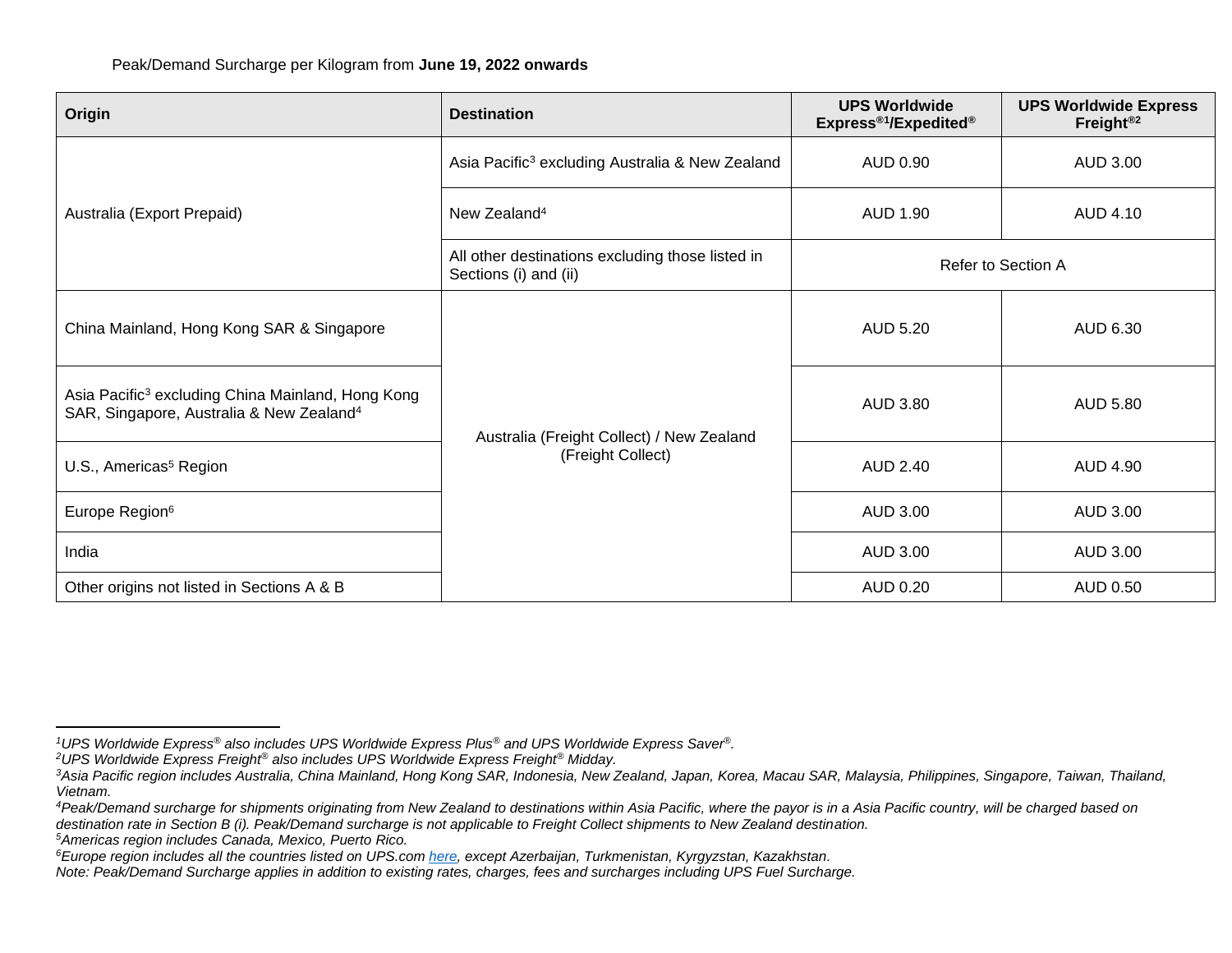#### **C. Peak/Demand Surcharge – Applied to shipments from U.S., Americas and Europe Regions to Asia Pacific**

The peak/demand surcharge under this section will apply to shipments from specified origins to Asia Pacific for the service levels and peak or high demand periods set forth below. This peak/demand surcharge will be applied as a rate per kilogram based upon the billable weight of the shipment, at increments of 0.5kg.

| Origin             | Europe Region <sup>1</sup>                         |                                         | U.S., Americas <sup>2</sup> Region                |                                         | <b>Mexico</b>                                     |                                         | India                                              |                                         |
|--------------------|----------------------------------------------------|-----------------------------------------|---------------------------------------------------|-----------------------------------------|---------------------------------------------------|-----------------------------------------|----------------------------------------------------|-----------------------------------------|
| <b>Destination</b> | <b>UPS</b><br>Worldwide                            | <b>UPS</b><br>Worldwide                 | <b>UPS</b><br>Worldwide                           | <b>UPS</b><br>Worldwide                 | <b>UPS</b><br><b>Worldwide</b>                    | <b>UPS</b><br>Worldwide                 | <b>UPS</b><br>Worldwide                            | <b>UPS</b><br>Worldwide                 |
|                    | Express <sup>®3</sup> /Ex<br>$pedited^{\circledR}$ | <b>Express</b><br>Freight <sup>®4</sup> | Express <sup>®3</sup> /Ex<br>pedited <sup>®</sup> | <b>Express</b><br>Freight <sup>®4</sup> | Express <sup>®3</sup> /Ex<br>pedited <sup>®</sup> | <b>Express</b><br>Freight <sup>®4</sup> | Express <sup>®3</sup> /Ex<br>$pedited^{\circledR}$ | <b>Express</b><br>Freight <sup>®4</sup> |
| China Mainland     | <b>RMB 1.70</b>                                    | RMB 14.40                               | RMB 0.90                                          | <b>RMB 2.70</b>                         | RMB 1.40                                          | RMB 3.60                                | RMB 0.90                                           | <b>RMB 2.70</b>                         |
| Hong Kong SAR      | <b>HKD 2.00</b>                                    | <b>HKD 15.80</b>                        | <b>HKD 1.00</b>                                   | <b>HKD 3.00</b>                         | <b>HKD 1.70</b>                                   | <b>HKD 4.00</b>                         | <b>HKD 1.00</b>                                    | <b>HKD 3.00</b>                         |
| Macau SAR          | <b>HKD 2.00</b>                                    | <b>HKD 15.80</b>                        | <b>HKD 1.00</b>                                   | <b>HKD 3.00</b>                         | <b>HKD 1.70</b>                                   | <b>HKD 4.00</b>                         | <b>HKD 1.00</b>                                    | <b>HKD 3.00</b>                         |
| Japan              | <b>JPY 22</b>                                      | <b>JPY 210</b>                          | <b>JPY 10</b>                                     | <b>JPY 40</b>                           | <b>JPY 18</b>                                     | <b>JPY 53</b>                           | <b>JPY 10</b>                                      | JPY 40                                  |
| Korea              | <b>KRW 400</b>                                     | <b>KRW 2400</b>                         | <b>KRW 200</b>                                    | <b>KRW 500</b>                          | <b>KRW 300</b>                                    | <b>KRW 700</b>                          | <b>KRW 200</b>                                     | <b>KRW 500</b>                          |
| Taiwan             | TWD <sub>7</sub>                                   | <b>TWD 62</b>                           | TWD 4                                             | <b>TWD 11</b>                           | TWD <sub>6</sub>                                  | <b>TWD 15</b>                           | TWD 4                                              | <b>TWD 11</b>                           |
| Singapore          | SGD 0.33                                           | SGD 2.80                                | SGD 0.20                                          | SGD 0.50                                | SGD 0.30                                          | SGD 0.70                                | SGD 0.20                                           | SGD 0.50                                |
| Malaysia           | MYR 1.00                                           | MYR 8.50                                | MYD 0.50                                          | MYD 1.60                                | MYR 0.90                                          | MYR 2.10                                | MYD 0.50                                           | MYD 1.60                                |
| Thailand           | THB 7                                              | <b>THB 61</b>                           | THB <sub>4</sub>                                  | <b>THB 11</b>                           | THB <sub>6</sub>                                  | <b>THB 15</b>                           | THB <sub>4</sub>                                   | <b>THB 11</b>                           |
| Indonesia          | <b>IDR 3,550</b>                                   | <b>IDR 29,600</b>                       | <b>IDR 1,780</b>                                  | <b>IDR 5,480</b>                        | <b>IDR 2,960</b>                                  | <b>IDR 7,400</b>                        | <b>IDR 1,780</b>                                   | <b>IDR 5,480</b>                        |
| Vietnam            | VND 5,600                                          | VND 47,000                              | <b>VND 2,800</b>                                  | <b>VND 8,700</b>                        | <b>VND 4,700</b>                                  | <b>VND 11,750</b>                       | VND 2,800                                          | <b>VND 8,700</b>                        |
| Philippines        | <b>USD 0.24</b>                                    | <b>USD 2.00</b>                         | <b>USD 0.12</b>                                   | <b>USD 0.37</b>                         | <b>USD 0.20</b>                                   | <b>USD 0.50</b>                         | <b>USD 0.12</b>                                    | <b>USD 0.37</b>                         |

Peak/Demand Surcharge per Kilogram from **May 22, 2022 to June 18, 2022**

*<sup>1</sup>Europe region refers to Austria, Belgium, Czech Republic, Denmark, Finland, Germany, Hungary, Ireland, Italy, Luxembourg, Netherlands, Norway, Poland, Portugal, Spain, Sweden, Switzerland, and United Kingdom.* 

*<sup>2</sup>Americas region includes Canada and Puerto Rico.*

<sup>3</sup>*UPS Worldwide Express® also includes UPS Worldwide Express Plus® and UPS Worldwide Express Saver®.*

<sup>4</sup>*UPS Worldwide Express Freight® also includes UPS Worldwide Express Freight® Midday.*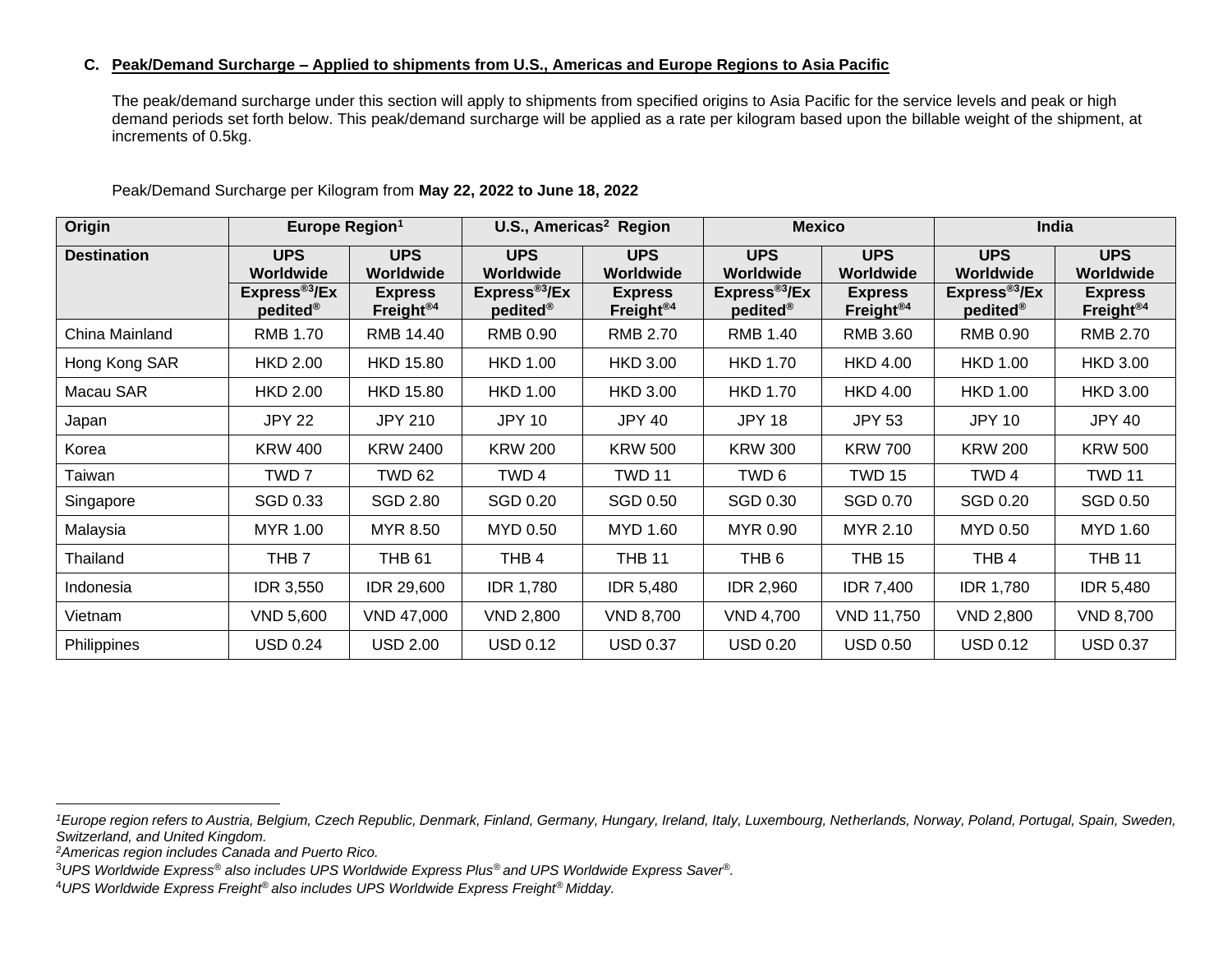**Origin Europe Region<sup>1</sup> U.S., Americas<sup>2</sup> Region Mexico India Destination UPS Worldwide UPS Worldwide UPS Worldwide UPS Worldwide UPS Worldwide UPS Worldwide UPS Worldwide UPS Worldwide Express®3 /Exp edited® Express Freight®4 Express®3 /Ex pedited® Express Freight®4 Express®3 /E xpedited® Express Freight®4 Express®3 /Exp edited® Express Freight®4** China Mainland | RMB 1.70 | RMB 14.40 | RMB 0.90 | RMB 2.70 | RMB 1.40 | RMB 3.60 | RMB 4.30 | RMB 8.10 Hong Kong SAR | HKD 2.00 | HKD 15.80 | HKD 1.00 | HKD 3.00 | HKD 1.70 | HKD 4.00 | HKD 4.80 | HKD 9.00 Macau SAR | HKD 2.00 | HKD 15.80 | HKD 1.00 | HKD 3.00 | HKD 1.70 | HKD 4.00 | HKD 4.80 | HKD 9.00 Japan JPY 22 JPY 210 JPY 10 JPY 40 JPY 18 JPY 53 JPY 60 JPY 119 Korea KRW 400 KRW 2400 KRW 200 KRW 500 KRW 300 KRW 700 KRW 800 KRW 1500 Taiwan | TWD 7 | TWD 62 | TWD 4 | TWD 11 | TWD 6 | TWD 15 | TWD 19 | TWD 35 Singapore SGD 0.33 SGD 2.80 SGD 0.20 SGD 0.50 SGD 0.30 SGD 0.70 SGD 0.80 SGD 1.60 Malaysia | MYR 1.00 | MYR 8.50 | MYD 0.50 | MYD 1.60 | MYR 0.90 | MYR 2.10 | MYR 2.60 | MYR 4.80 Thailand | THB 7 | THB 61 | THB 4 | THB 11 | THB 6 | THB 15 | THB 18 | THB 34 Indonesia IDR 3,550 IDR 29,600 IDR 1,780 IDR 5,480 IDR 2,960 IDR 7,400 IDR 8,880 IDR 16,720 Vietnam VND 5,600 VND 47,000 VND 2,800 VND 8,700 VND 4,700 VND 11,750 VND 14,100 VND 26,555 Philippines USD 0.24 USD 2.00 USD 0.12 USD 0.37 USD 0.20 USD 0.50 USD 0.60 USD 1.13

Peak/Demand Surcharge per Kilogram from **June 19, 2022 onwards**

*<sup>1</sup>Europe region refers to Austria, Belgium, Czech Republic, Denmark, Finland, Germany, Hungary, Ireland, Italy, Luxembourg, Netherlands, Norway, Poland, Portugal, Spain, Sweden, Switzerland, and United Kingdom.* 

*<sup>2</sup>Americas region includes Canada and Puerto Rico.*

<sup>3</sup>*UPS Worldwide Express® also includes UPS Worldwide Express Plus® and UPS Worldwide Express Saver®.*

<sup>4</sup>*UPS Worldwide Express Freight® also includes UPS Worldwide Express Freight® Midday.*